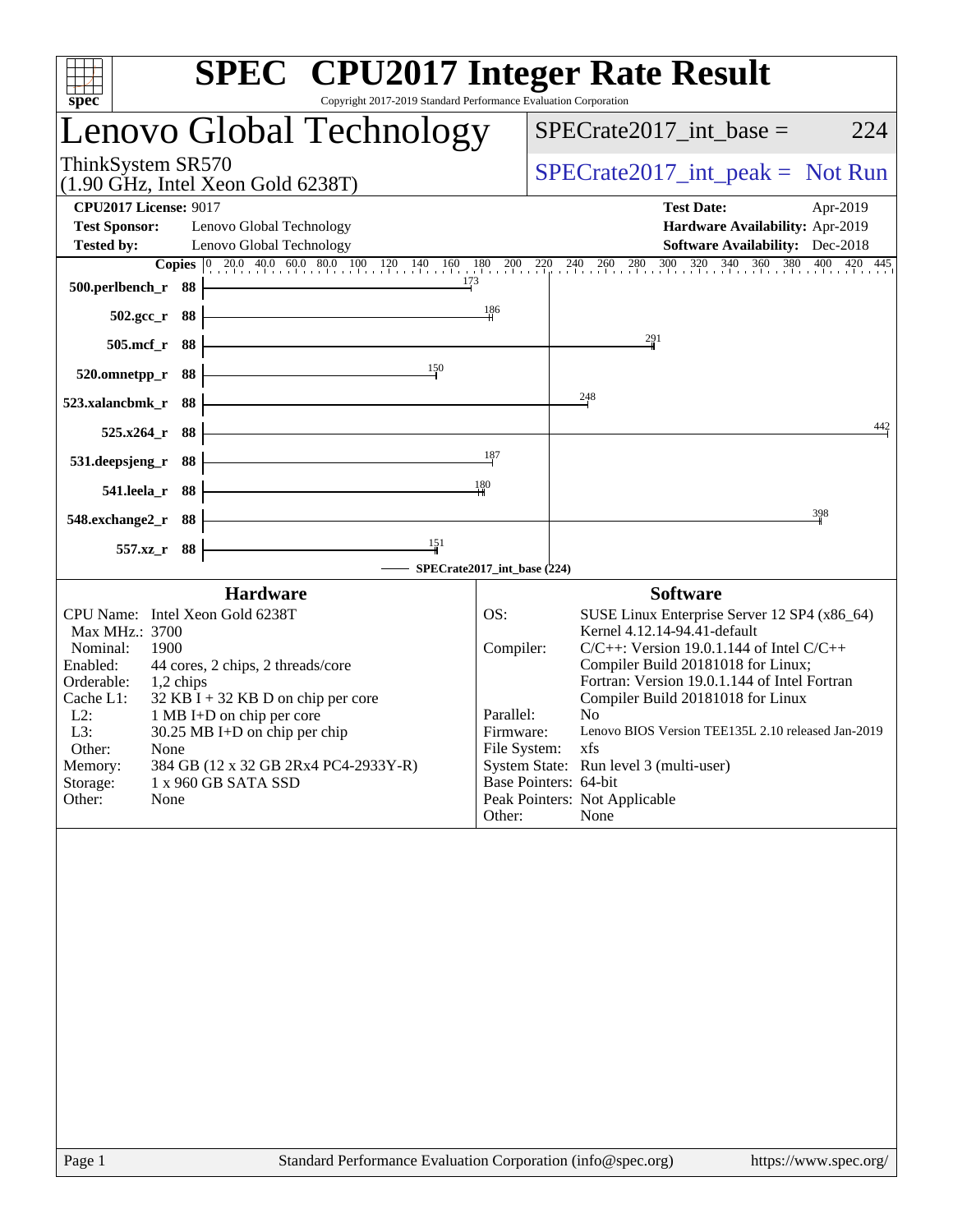

# Lenovo Global Technology

SPECrate2017 int\_base =  $224$ 

(1.90 GHz, Intel Xeon Gold 6238T)

ThinkSystem SR570<br>(1.00 CHz, Intel Year Gald 6228T) [SPECrate2017\\_int\\_peak =](http://www.spec.org/auto/cpu2017/Docs/result-fields.html#SPECrate2017intpeak) Not Run

**[Test Sponsor:](http://www.spec.org/auto/cpu2017/Docs/result-fields.html#TestSponsor)** Lenovo Global Technology **[Hardware Availability:](http://www.spec.org/auto/cpu2017/Docs/result-fields.html#HardwareAvailability)** Apr-2019

**[CPU2017 License:](http://www.spec.org/auto/cpu2017/Docs/result-fields.html#CPU2017License)** 9017 **[Test Date:](http://www.spec.org/auto/cpu2017/Docs/result-fields.html#TestDate)** Apr-2019 **[Tested by:](http://www.spec.org/auto/cpu2017/Docs/result-fields.html#Testedby)** Lenovo Global Technology **[Software Availability:](http://www.spec.org/auto/cpu2017/Docs/result-fields.html#SoftwareAvailability)** Dec-2018

### **[Results Table](http://www.spec.org/auto/cpu2017/Docs/result-fields.html#ResultsTable)**

|                           | <b>Base</b>   |                |       |                |       | <b>Peak</b>    |       |               |                |       |                |              |                |              |
|---------------------------|---------------|----------------|-------|----------------|-------|----------------|-------|---------------|----------------|-------|----------------|--------------|----------------|--------------|
| <b>Benchmark</b>          | <b>Copies</b> | <b>Seconds</b> | Ratio | <b>Seconds</b> | Ratio | <b>Seconds</b> | Ratio | <b>Copies</b> | <b>Seconds</b> | Ratio | <b>Seconds</b> | <b>Ratio</b> | <b>Seconds</b> | <b>Ratio</b> |
| 500.perlbench_r           | 88            | 811            | 173   | 810            | 173   | 811            | 173   |               |                |       |                |              |                |              |
| $502.\text{gcc}_r$        | 88            | 675            | 185   | 668            | 186   | 667            | 187   |               |                |       |                |              |                |              |
| $505$ .mcf r              | 88            | 489            | 291   | 491            | 289   | 489            | 291   |               |                |       |                |              |                |              |
| 520.omnetpp_r             | 88            | 770            | 150   | 768            | 150   | 769            | 150   |               |                |       |                |              |                |              |
| 523.xalancbmk_r           | 88            | 374            | 248   | 375            | 248   | 374            | 248   |               |                |       |                |              |                |              |
| 525.x264 r                | 88            | 349            | 441   | 349            | 442   | 349            | 442   |               |                |       |                |              |                |              |
| 531.deepsjeng_r           | 88            | 540            | 187   | 540            | 187   | 541            | 187   |               |                |       |                |              |                |              |
| 541.leela r               | 88            | 804            | 181   | 808            | 180   | 820            | 178   |               |                |       |                |              |                |              |
| 548.exchange2_r           | 88            | 579            | 398   | 578            | 399   | 580            | 398   |               |                |       |                |              |                |              |
| 557.xz r                  | 88            | 631            | 151   | 629            | 151   | 635            | 150   |               |                |       |                |              |                |              |
| $SPECrate2017$ int base = |               |                | 224   |                |       |                |       |               |                |       |                |              |                |              |
| $SPECrate2017$ int peak = |               |                |       | <b>Not Run</b> |       |                |       |               |                |       |                |              |                |              |

Results appear in the [order in which they were run](http://www.spec.org/auto/cpu2017/Docs/result-fields.html#RunOrder). Bold underlined text [indicates a median measurement](http://www.spec.org/auto/cpu2017/Docs/result-fields.html#Median).

#### **[Submit Notes](http://www.spec.org/auto/cpu2017/Docs/result-fields.html#SubmitNotes)**

 The numactl mechanism was used to bind copies to processors. The config file option 'submit' was used to generate numactl commands to bind each copy to a specific processor. For details, please see the config file.

### **[Operating System Notes](http://www.spec.org/auto/cpu2017/Docs/result-fields.html#OperatingSystemNotes)**

Stack size set to unlimited using "ulimit -s unlimited"

### **[General Notes](http://www.spec.org/auto/cpu2017/Docs/result-fields.html#GeneralNotes)**

Environment variables set by runcpu before the start of the run: LD\_LIBRARY\_PATH = "/home/cpu2017-1.0.5-ic19.0u1/lib/intel64"

 Binaries compiled on a system with 1x Intel Core i9-7900X CPU + 32GB RAM memory using Redhat Enterprise Linux 7.5 Transparent Huge Pages enabled by default Prior to runcpu invocation Filesystem page cache synced and cleared with: sync; echo 3> /proc/sys/vm/drop\_caches runcpu command invoked through numactl i.e.: numactl --interleave=all runcpu <etc> Yes: The test sponsor attests, as of date of publication, that CVE-2017-5754 (Meltdown) is mitigated in the system as tested and documented. Yes: The test sponsor attests, as of date of publication, that CVE-2017-5753 (Spectre variant 1) is mitigated in the system as tested and documented. Yes: The test sponsor attests, as of date of publication, that CVE-2017-5715 (Spectre variant 2)

**(Continued on next page)**

| Page 2 | Standard Performance Evaluation Corporation (info@spec.org) | https://www.spec.org/ |
|--------|-------------------------------------------------------------|-----------------------|
|        |                                                             |                       |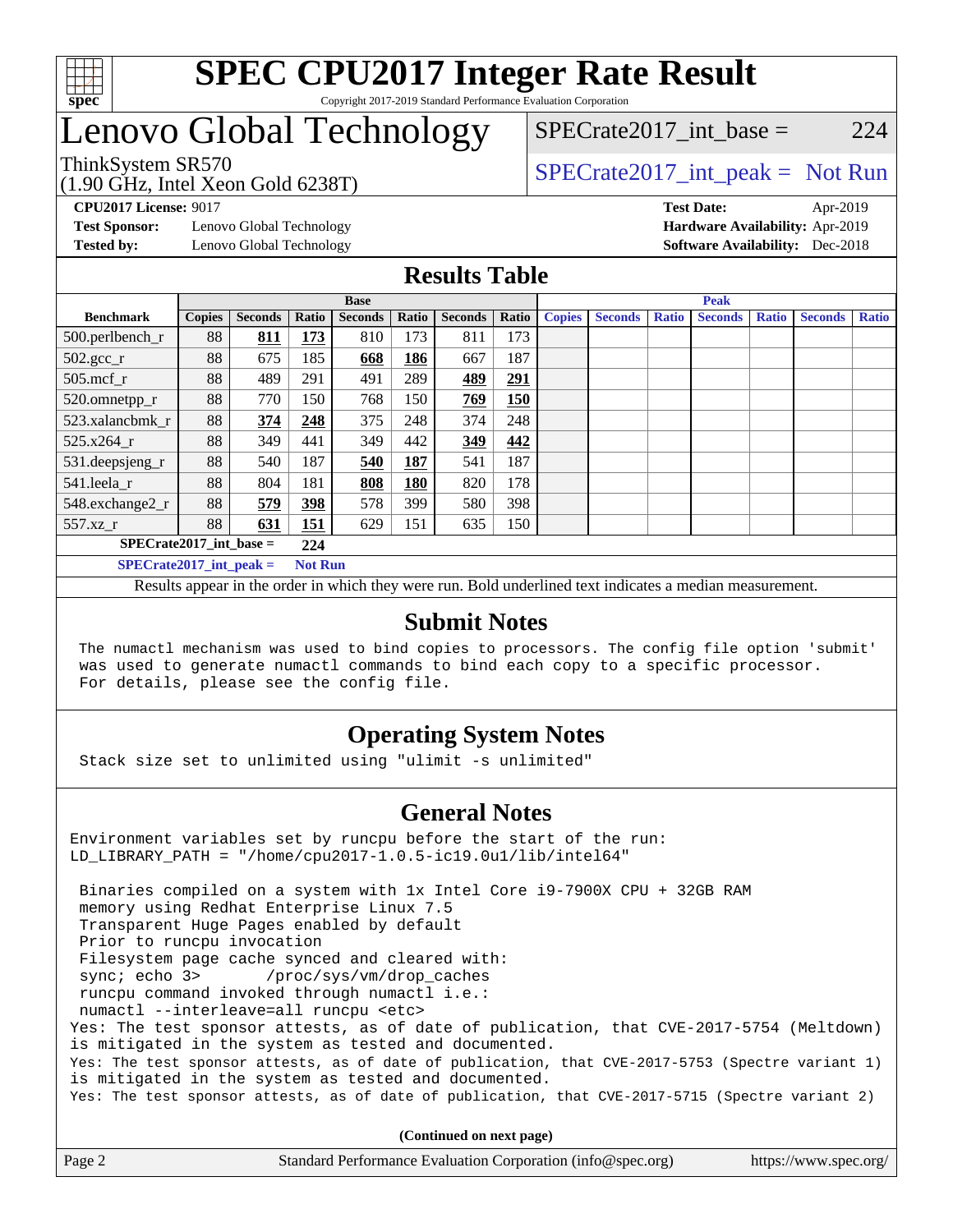

# **[SPEC CPU2017 Integer Rate Result](http://www.spec.org/auto/cpu2017/Docs/result-fields.html#SPECCPU2017IntegerRateResult)**

Copyright 2017-2019 Standard Performance Evaluation Corporation

Lenovo Global Technology

ThinkSystem SR570<br>  $\begin{array}{r} \text{SPECTR} \\ \text{SPECTR} \\ \text{SPECTR} \end{array}$  [SPECrate2017\\_int\\_peak =](http://www.spec.org/auto/cpu2017/Docs/result-fields.html#SPECrate2017intpeak) Not Run

SPECrate2017 int\_base =  $224$ 

(1.90 GHz, Intel Xeon Gold 6238T)

**[Test Sponsor:](http://www.spec.org/auto/cpu2017/Docs/result-fields.html#TestSponsor)** Lenovo Global Technology **[Hardware Availability:](http://www.spec.org/auto/cpu2017/Docs/result-fields.html#HardwareAvailability)** Apr-2019 **[Tested by:](http://www.spec.org/auto/cpu2017/Docs/result-fields.html#Testedby)** Lenovo Global Technology **[Software Availability:](http://www.spec.org/auto/cpu2017/Docs/result-fields.html#SoftwareAvailability)** Dec-2018

**[CPU2017 License:](http://www.spec.org/auto/cpu2017/Docs/result-fields.html#CPU2017License)** 9017 **[Test Date:](http://www.spec.org/auto/cpu2017/Docs/result-fields.html#TestDate)** Apr-2019

#### **[General Notes \(Continued\)](http://www.spec.org/auto/cpu2017/Docs/result-fields.html#GeneralNotes)**

is mitigated in the system as tested and documented. Yes: The test sponsor attests, as of date of publication, that CVE-2018-3640 (Spectre variant 3a) is mitigated in the system as tested and documented. Yes: The test sponsor attests, as of date of publication, that CVE-2018-3639 (Spectre variant 4) is mitigated in the system as tested and documented.

### **[Platform Notes](http://www.spec.org/auto/cpu2017/Docs/result-fields.html#PlatformNotes)**

Page 3 Standard Performance Evaluation Corporation [\(info@spec.org\)](mailto:info@spec.org) <https://www.spec.org/> BIOS configuration: Choose Operating Mode set to Maximum Performance Choose Operating Mode set to Custom Mode MONITOR/MWAIT set to Enable SNC set to Enable Sysinfo program /home/cpu2017-1.0.5-ic19.0u1/bin/sysinfo Rev: r5974 of 2018-05-19 9bcde8f2999c33d61f64985e45859ea9 running on linux-dl3d Mon Apr 22 21:48:41 2019 SUT (System Under Test) info as seen by some common utilities. For more information on this section, see <https://www.spec.org/cpu2017/Docs/config.html#sysinfo> From /proc/cpuinfo model name : Intel(R) Xeon(R) Gold 6238T CPU @ 1.90GHz 2 "physical id"s (chips) 88 "processors" cores, siblings (Caution: counting these is hw and system dependent. The following excerpts from /proc/cpuinfo might not be reliable. Use with caution.) cpu cores : 22 siblings : 44 physical 0: cores 0 1 2 3 4 5 8 9 10 11 12 16 17 18 19 20 21 24 25 26 27 28 physical 1: cores 0 1 2 3 4 5 8 9 10 11 12 16 17 18 19 20 21 24 25 26 27 28 From lscpu: Architecture: x86\_64 CPU op-mode(s): 32-bit, 64-bit Byte Order: Little Endian  $CPU(s):$  88 On-line CPU(s) list: 0-87 Thread(s) per core: 2 Core(s) per socket: 22 Socket(s): 2 NUMA node(s): 4 Vendor ID: GenuineIntel CPU family: 6 Model: 85 Model name: Intel(R) Xeon(R) Gold 6238T CPU @ 1.90GHz **(Continued on next page)**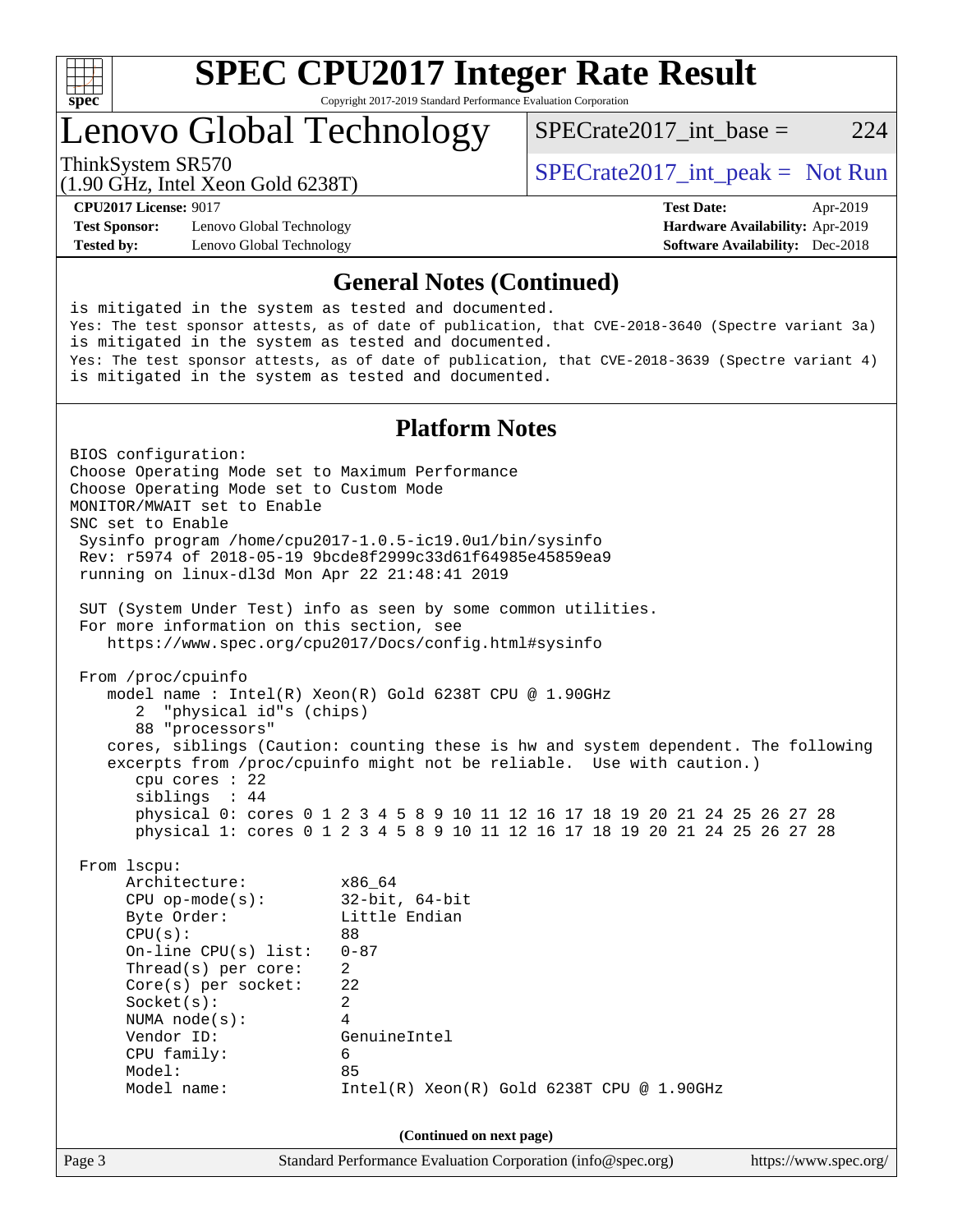

# **[SPEC CPU2017 Integer Rate Result](http://www.spec.org/auto/cpu2017/Docs/result-fields.html#SPECCPU2017IntegerRateResult)**

Copyright 2017-2019 Standard Performance Evaluation Corporation

enovo Global Technology

ThinkSystem SR570<br>(1.00 GHz, Intel Year Gald 6238T) [SPECrate2017\\_int\\_peak =](http://www.spec.org/auto/cpu2017/Docs/result-fields.html#SPECrate2017intpeak) Not Run

 $SPECTate2017\_int\_base = 224$ 

(1.90 GHz, Intel Xeon Gold 6238T)

**[CPU2017 License:](http://www.spec.org/auto/cpu2017/Docs/result-fields.html#CPU2017License)** 9017 **[Test Date:](http://www.spec.org/auto/cpu2017/Docs/result-fields.html#TestDate)** Apr-2019

**[Test Sponsor:](http://www.spec.org/auto/cpu2017/Docs/result-fields.html#TestSponsor)** Lenovo Global Technology **[Hardware Availability:](http://www.spec.org/auto/cpu2017/Docs/result-fields.html#HardwareAvailability)** Apr-2019 **[Tested by:](http://www.spec.org/auto/cpu2017/Docs/result-fields.html#Testedby)** Lenovo Global Technology **[Software Availability:](http://www.spec.org/auto/cpu2017/Docs/result-fields.html#SoftwareAvailability)** Dec-2018

### **[Platform Notes \(Continued\)](http://www.spec.org/auto/cpu2017/Docs/result-fields.html#PlatformNotes)**

| Stepping:                                      | 6                                                                                    |  |  |  |  |  |
|------------------------------------------------|--------------------------------------------------------------------------------------|--|--|--|--|--|
| CPU MHz:                                       | 1900.000                                                                             |  |  |  |  |  |
| $CPU$ $max$ $MHz$ :                            | 3700.0000                                                                            |  |  |  |  |  |
| CPU min MHz:                                   | 800.0000                                                                             |  |  |  |  |  |
| BogoMIPS:                                      | 3800.00                                                                              |  |  |  |  |  |
| Virtualization:                                | $VT - x$                                                                             |  |  |  |  |  |
| Lld cache:                                     | 32K                                                                                  |  |  |  |  |  |
| Lli cache:                                     | 32K                                                                                  |  |  |  |  |  |
| L2 cache:                                      | 1024K                                                                                |  |  |  |  |  |
| L3 cache:                                      | 30976K                                                                               |  |  |  |  |  |
| NUMA node0 CPU(s):                             | $0-2, 6-8, 11-13, 17, 18, 44-46, 50-52, 55-57, 61, 62$                               |  |  |  |  |  |
| NUMA nodel $CPU(s):$                           | $3-5, 9, 10, 14-16, 19-21, 47-49, 53, 54, 58-60, 63-65$                              |  |  |  |  |  |
| NUMA $node2$ $CPU(s)$ :                        | 22-24, 28-30, 33-35, 39, 40, 66-68, 72-74, 77-79, 83, 84                             |  |  |  |  |  |
| NUMA node3 CPU(s):                             | 25-27, 31, 32, 36-38, 41-43, 69-71, 75, 76, 80-82, 85-87                             |  |  |  |  |  |
| Flags:                                         | fpu vme de pse tsc msr pae mce cx8 apic sep mtrr pge mca cmov                        |  |  |  |  |  |
|                                                | pat pse36 clflush dts acpi mmx fxsr sse sse2 ss ht tm pbe syscall nx pdpelgb rdtscp  |  |  |  |  |  |
|                                                | lm constant_tsc art arch_perfmon pebs bts rep_good nopl xtopology nonstop_tsc cpuid  |  |  |  |  |  |
|                                                | aperfmperf pni pclmulgdg dtes64 monitor ds cpl vmx smx est tm2 ssse3 sdbg fma cx16   |  |  |  |  |  |
|                                                | xtpr pdcm pcid dca sse4_1 sse4_2 x2apic movbe popcnt tsc_deadline_timer aes xsave    |  |  |  |  |  |
|                                                | avx f16c rdrand lahf_lm abm 3dnowprefetch cpuid_fault epb cat_13 cdp_13              |  |  |  |  |  |
|                                                | invpcid_single ssbd mba ibrs ibpb stibp tpr_shadow vnmi flexpriority ept vpid        |  |  |  |  |  |
|                                                | fsgsbase tsc_adjust bmil hle avx2 smep bmi2 erms invpcid rtm cqm mpx rdt_a avx512f   |  |  |  |  |  |
|                                                | avx512dq rdseed adx smap clflushopt clwb intel_pt avx512cd avx512bw avx512vl         |  |  |  |  |  |
|                                                |                                                                                      |  |  |  |  |  |
|                                                | xsaveopt xsavec xgetbvl xsaves cqm_llc cqm_occup_llc cqm_mbm_total cqm_mbm_local     |  |  |  |  |  |
|                                                | dtherm ida arat pln pts pku ospke avx512_vnni flush_lld arch_capabilities            |  |  |  |  |  |
| /proc/cpuinfo cache data                       |                                                                                      |  |  |  |  |  |
| cache size : 30976 KB                          |                                                                                      |  |  |  |  |  |
|                                                |                                                                                      |  |  |  |  |  |
|                                                | From numactl --hardware WARNING: a numactl 'node' might or might not correspond to a |  |  |  |  |  |
| physical chip.                                 |                                                                                      |  |  |  |  |  |
| $available: 4 nodes (0-3)$                     |                                                                                      |  |  |  |  |  |
|                                                | node 0 cpus: 0 1 2 6 7 8 11 12 13 17 18 44 45 46 50 51 52 55 56 57 61 62             |  |  |  |  |  |
| node 0 size: 96040 MB                          |                                                                                      |  |  |  |  |  |
|                                                |                                                                                      |  |  |  |  |  |
| node 0 free: 95667 MB                          |                                                                                      |  |  |  |  |  |
| node 1 size: 96753 MB                          | node 1 cpus: 3 4 5 9 10 14 15 16 19 20 21 47 48 49 53 54 58 59 60 63 64 65           |  |  |  |  |  |
|                                                |                                                                                      |  |  |  |  |  |
| node 1 free: 96220 MB                          |                                                                                      |  |  |  |  |  |
|                                                | node 2 cpus: 22 23 24 28 29 30 33 34 35 39 40 66 67 68 72 73 74 77 78 79 83 84       |  |  |  |  |  |
| node 2 size: 96753 MB                          |                                                                                      |  |  |  |  |  |
| node 2 free: 96520 MB                          |                                                                                      |  |  |  |  |  |
|                                                | node 3 cpus: 25 26 27 31 32 36 37 38 41 42 43 69 70 71 75 76 80 81 82 85 86 87       |  |  |  |  |  |
| node 3 size: 96750 MB                          |                                                                                      |  |  |  |  |  |
| node 3 free: 96529 MB                          |                                                                                      |  |  |  |  |  |
| node distances:                                |                                                                                      |  |  |  |  |  |
| node<br>$\mathbf{0}$<br>$\mathbf{1}$<br>2<br>3 |                                                                                      |  |  |  |  |  |
| 0 :<br>10<br>11<br>21<br>21                    |                                                                                      |  |  |  |  |  |
|                                                |                                                                                      |  |  |  |  |  |
|                                                | (Continued on next page)                                                             |  |  |  |  |  |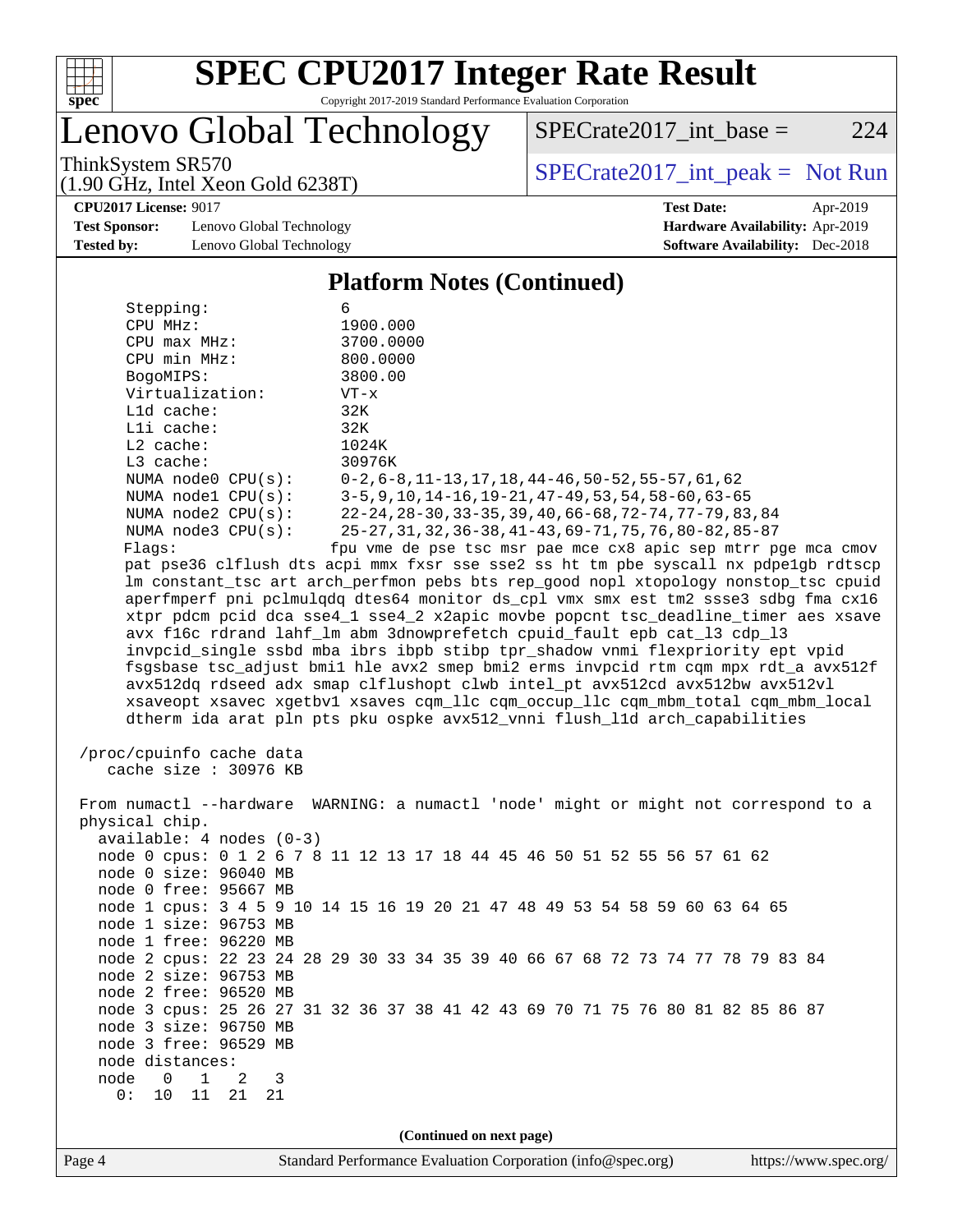| <b>SPEC CPU2017 Integer Rate Result</b><br>Spec<br>Copyright 2017-2019 Standard Performance Evaluation Corporation                                                                                                                                                                                                                                                                                                                                                                                                                                                                                                                                                                                                                                                                                                                                                                                                                     |                                                                                                            |
|----------------------------------------------------------------------------------------------------------------------------------------------------------------------------------------------------------------------------------------------------------------------------------------------------------------------------------------------------------------------------------------------------------------------------------------------------------------------------------------------------------------------------------------------------------------------------------------------------------------------------------------------------------------------------------------------------------------------------------------------------------------------------------------------------------------------------------------------------------------------------------------------------------------------------------------|------------------------------------------------------------------------------------------------------------|
| Lenovo Global Technology                                                                                                                                                                                                                                                                                                                                                                                                                                                                                                                                                                                                                                                                                                                                                                                                                                                                                                               | $SPECrate2017\_int\_base =$<br>224                                                                         |
| ThinkSystem SR570<br>$(1.90 \text{ GHz}, \text{Intel Xeon Gold } 6238 \text{T})$                                                                                                                                                                                                                                                                                                                                                                                                                                                                                                                                                                                                                                                                                                                                                                                                                                                       | $SPECTate2017\_int\_peak = Not Run$                                                                        |
| <b>CPU2017 License: 9017</b><br><b>Test Sponsor:</b><br>Lenovo Global Technology<br><b>Tested by:</b><br>Lenovo Global Technology                                                                                                                                                                                                                                                                                                                                                                                                                                                                                                                                                                                                                                                                                                                                                                                                      | <b>Test Date:</b><br>Apr-2019<br>Hardware Availability: Apr-2019<br><b>Software Availability:</b> Dec-2018 |
| <b>Platform Notes (Continued)</b>                                                                                                                                                                                                                                                                                                                                                                                                                                                                                                                                                                                                                                                                                                                                                                                                                                                                                                      |                                                                                                            |
| 21<br>1:<br>11<br>21<br>10<br>2:<br>21<br>21<br>10<br>11<br>3:<br>21<br>11<br>10<br>21                                                                                                                                                                                                                                                                                                                                                                                                                                                                                                                                                                                                                                                                                                                                                                                                                                                 |                                                                                                            |
| From /proc/meminfo<br>MemTotal:<br>395569032 kB<br>HugePages_Total:<br>0<br>Hugepagesize:<br>2048 kB                                                                                                                                                                                                                                                                                                                                                                                                                                                                                                                                                                                                                                                                                                                                                                                                                                   |                                                                                                            |
| From /etc/*release* /etc/*version*<br>SuSE-release:<br>SUSE Linux Enterprise Server 12 (x86_64)<br>$VERSION = 12$<br>PATCHLEVEL = $4$<br># This file is deprecated and will be removed in a future service pack or release.<br># Please check /etc/os-release for details about this release.<br>os-release:<br>NAME="SLES"<br>VERSION="12-SP4"<br>VERSION_ID="12.4"<br>PRETTY_NAME="SUSE Linux Enterprise Server 12 SP4"<br>ID="sles"<br>$ANSI$ _COLOR=" $0:32$ "<br>CPE_NAME="cpe:/o:suse:sles:12:sp4"<br>uname $-a$ :<br>Linux linux-dl3d 4.12.14-94.41-default #1 SMP Wed Oct 31 12:25:04 UTC 2018 (3090901)<br>x86 64 x86 64 x86 64 GNU/Linux<br>Kernel self-reported vulnerability status:<br>CVE-2017-5754 (Meltdown):<br>Not affected<br>CVE-2017-5753 (Spectre variant 1): Mitigation: __user pointer sanitization<br>CVE-2017-5715 (Spectre variant 2): Mitigation: Indirect Branch Restricted Speculation,<br>IBPB, IBRS FW |                                                                                                            |
| run-level 3 Apr 22 21:35                                                                                                                                                                                                                                                                                                                                                                                                                                                                                                                                                                                                                                                                                                                                                                                                                                                                                                               |                                                                                                            |
| SPEC is set to: /home/cpu2017-1.0.5-ic19.0u1<br>Type Size Used Avail Use% Mounted on<br>Filesystem<br>892G<br>31G 861G<br>/dev/sda3<br>xfs<br>$4\%$ /                                                                                                                                                                                                                                                                                                                                                                                                                                                                                                                                                                                                                                                                                                                                                                                  |                                                                                                            |
| Additional information from dmidecode follows. WARNING: Use caution when you interpret<br>this section. The 'dmidecode' program reads system data which is "intended to allow<br>hardware to be accurately determined", but the intent may not be met, as there are<br>frequent changes to hardware, firmware, and the "DMTF SMBIOS" standard.<br>BIOS Lenovo -[TEE135L-2.10]- 01/10/2019                                                                                                                                                                                                                                                                                                                                                                                                                                                                                                                                              |                                                                                                            |
| (Continued on next page)                                                                                                                                                                                                                                                                                                                                                                                                                                                                                                                                                                                                                                                                                                                                                                                                                                                                                                               |                                                                                                            |
| Page 5<br>Standard Performance Evaluation Corporation (info@spec.org)                                                                                                                                                                                                                                                                                                                                                                                                                                                                                                                                                                                                                                                                                                                                                                                                                                                                  | https://www.spec.org/                                                                                      |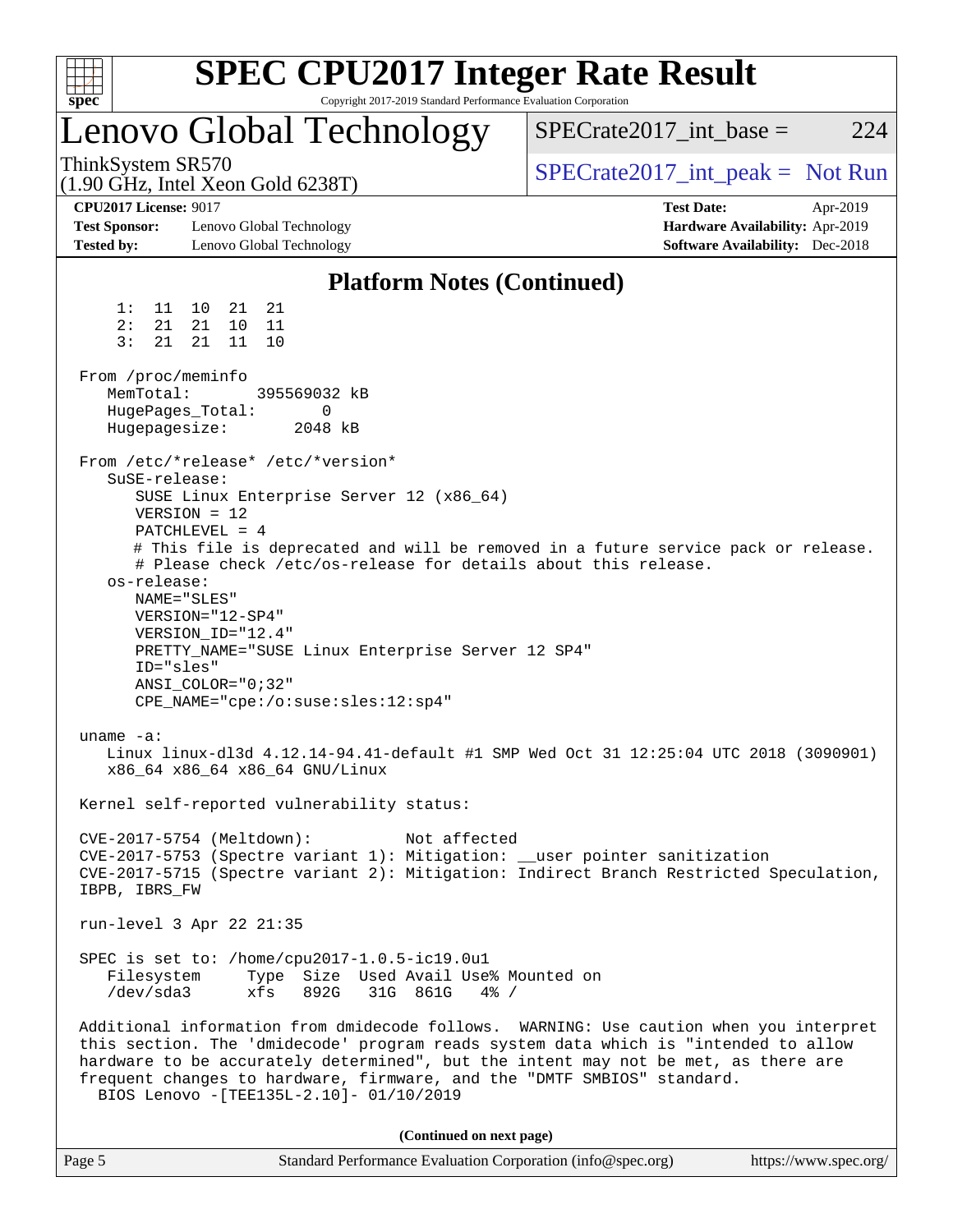

## Lenovo Global Technology

ThinkSystem SR570<br>(1.00 CHz, Intel Year Gald 6228T) [SPECrate2017\\_int\\_peak =](http://www.spec.org/auto/cpu2017/Docs/result-fields.html#SPECrate2017intpeak) Not Run

 $SPECTate2017\_int\_base = 224$ 

(1.90 GHz, Intel Xeon Gold 6238T)

**[Test Sponsor:](http://www.spec.org/auto/cpu2017/Docs/result-fields.html#TestSponsor)** Lenovo Global Technology **[Hardware Availability:](http://www.spec.org/auto/cpu2017/Docs/result-fields.html#HardwareAvailability)** Apr-2019 **[Tested by:](http://www.spec.org/auto/cpu2017/Docs/result-fields.html#Testedby)** Lenovo Global Technology **[Software Availability:](http://www.spec.org/auto/cpu2017/Docs/result-fields.html#SoftwareAvailability)** Dec-2018

**[CPU2017 License:](http://www.spec.org/auto/cpu2017/Docs/result-fields.html#CPU2017License)** 9017 **[Test Date:](http://www.spec.org/auto/cpu2017/Docs/result-fields.html#TestDate)** Apr-2019

### **[Platform Notes \(Continued\)](http://www.spec.org/auto/cpu2017/Docs/result-fields.html#PlatformNotes)**

 Memory: 4x NO DIMM NO DIMM 12x Samsung M393A4K40CB2-CVF 32 GB 2 rank 2933

(End of data from sysinfo program)

### **[Compiler Version Notes](http://www.spec.org/auto/cpu2017/Docs/result-fields.html#CompilerVersionNotes)**

============================================================================== CC 500.perlbench\_r(base) 502.gcc\_r(base) 505.mcf\_r(base) 525.x264\_r(base) 557.xz\_r(base) ------------------------------------------------------------------------------ Intel(R) C Intel(R) 64 Compiler for applications running on Intel(R)  $64$ , Version 19.0.1.144 Build 20181018 Copyright (C) 1985-2018 Intel Corporation. All rights reserved. ------------------------------------------------------------------------------ ============================================================================== CXXC 520.omnetpp  $r(base)$  523.xalancbmk  $r(base)$  531.deepsjeng  $r(base)$  541.leela\_r(base) ------------------------------------------------------------------------------ Intel(R)  $C++$  Intel(R) 64 Compiler for applications running on Intel(R) 64, Version 19.0.1.144 Build 20181018

Copyright (C) 1985-2018 Intel Corporation. All rights reserved. ------------------------------------------------------------------------------

============================================================================== FC  $548$ . exchange2  $r(base)$ 

------------------------------------------------------------------------------

Intel(R) Fortran Intel(R) 64 Compiler for applications running on Intel(R)

 64, Version 19.0.1.144 Build 20181018 Copyright (C) 1985-2018 Intel Corporation. All rights reserved.

------------------------------------------------------------------------------

### **[Base Compiler Invocation](http://www.spec.org/auto/cpu2017/Docs/result-fields.html#BaseCompilerInvocation)**

[C benchmarks](http://www.spec.org/auto/cpu2017/Docs/result-fields.html#Cbenchmarks): [icc -m64 -std=c11](http://www.spec.org/cpu2017/results/res2019q2/cpu2017-20190430-13426.flags.html#user_CCbase_intel_icc_64bit_c11_33ee0cdaae7deeeab2a9725423ba97205ce30f63b9926c2519791662299b76a0318f32ddfffdc46587804de3178b4f9328c46fa7c2b0cd779d7a61945c91cd35)

[C++ benchmarks:](http://www.spec.org/auto/cpu2017/Docs/result-fields.html#CXXbenchmarks) [icpc -m64](http://www.spec.org/cpu2017/results/res2019q2/cpu2017-20190430-13426.flags.html#user_CXXbase_intel_icpc_64bit_4ecb2543ae3f1412ef961e0650ca070fec7b7afdcd6ed48761b84423119d1bf6bdf5cad15b44d48e7256388bc77273b966e5eb805aefd121eb22e9299b2ec9d9)

[Fortran benchmarks](http://www.spec.org/auto/cpu2017/Docs/result-fields.html#Fortranbenchmarks): [ifort -m64](http://www.spec.org/cpu2017/results/res2019q2/cpu2017-20190430-13426.flags.html#user_FCbase_intel_ifort_64bit_24f2bb282fbaeffd6157abe4f878425411749daecae9a33200eee2bee2fe76f3b89351d69a8130dd5949958ce389cf37ff59a95e7a40d588e8d3a57e0c3fd751)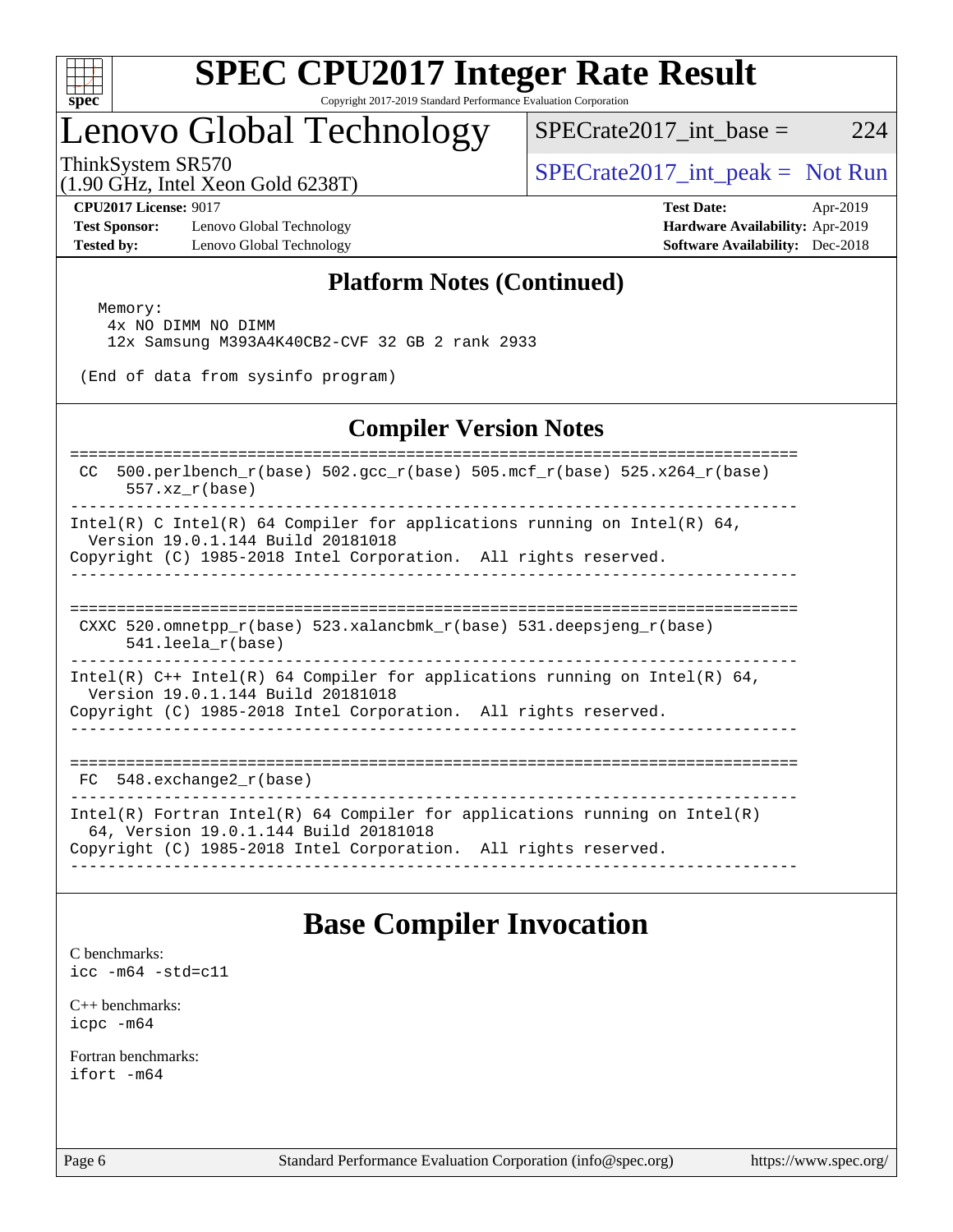

### Lenovo Global Technology

ThinkSystem SR570<br>  $\begin{array}{r} \text{ShinkSystem SRS70} \\ \text{SPECrate2017\_int\_peak} = \text{Not Run} \end{array}$ 

 $SPECrate2017\_int\_base = 224$ 

(1.90 GHz, Intel Xeon Gold 6238T)

**[Test Sponsor:](http://www.spec.org/auto/cpu2017/Docs/result-fields.html#TestSponsor)** Lenovo Global Technology **[Hardware Availability:](http://www.spec.org/auto/cpu2017/Docs/result-fields.html#HardwareAvailability)** Apr-2019 **[Tested by:](http://www.spec.org/auto/cpu2017/Docs/result-fields.html#Testedby)** Lenovo Global Technology **[Software Availability:](http://www.spec.org/auto/cpu2017/Docs/result-fields.html#SoftwareAvailability)** Dec-2018

**[CPU2017 License:](http://www.spec.org/auto/cpu2017/Docs/result-fields.html#CPU2017License)** 9017 **[Test Date:](http://www.spec.org/auto/cpu2017/Docs/result-fields.html#TestDate)** Apr-2019

### **[Base Portability Flags](http://www.spec.org/auto/cpu2017/Docs/result-fields.html#BasePortabilityFlags)**

 500.perlbench\_r: [-DSPEC\\_LP64](http://www.spec.org/cpu2017/results/res2019q2/cpu2017-20190430-13426.flags.html#b500.perlbench_r_basePORTABILITY_DSPEC_LP64) [-DSPEC\\_LINUX\\_X64](http://www.spec.org/cpu2017/results/res2019q2/cpu2017-20190430-13426.flags.html#b500.perlbench_r_baseCPORTABILITY_DSPEC_LINUX_X64) 502.gcc\_r: [-DSPEC\\_LP64](http://www.spec.org/cpu2017/results/res2019q2/cpu2017-20190430-13426.flags.html#suite_basePORTABILITY502_gcc_r_DSPEC_LP64) 505.mcf\_r: [-DSPEC\\_LP64](http://www.spec.org/cpu2017/results/res2019q2/cpu2017-20190430-13426.flags.html#suite_basePORTABILITY505_mcf_r_DSPEC_LP64) 520.omnetpp\_r: [-DSPEC\\_LP64](http://www.spec.org/cpu2017/results/res2019q2/cpu2017-20190430-13426.flags.html#suite_basePORTABILITY520_omnetpp_r_DSPEC_LP64) 523.xalancbmk\_r: [-DSPEC\\_LP64](http://www.spec.org/cpu2017/results/res2019q2/cpu2017-20190430-13426.flags.html#suite_basePORTABILITY523_xalancbmk_r_DSPEC_LP64) [-DSPEC\\_LINUX](http://www.spec.org/cpu2017/results/res2019q2/cpu2017-20190430-13426.flags.html#b523.xalancbmk_r_baseCXXPORTABILITY_DSPEC_LINUX) 525.x264\_r: [-DSPEC\\_LP64](http://www.spec.org/cpu2017/results/res2019q2/cpu2017-20190430-13426.flags.html#suite_basePORTABILITY525_x264_r_DSPEC_LP64) 531.deepsjeng\_r: [-DSPEC\\_LP64](http://www.spec.org/cpu2017/results/res2019q2/cpu2017-20190430-13426.flags.html#suite_basePORTABILITY531_deepsjeng_r_DSPEC_LP64) 541.leela\_r: [-DSPEC\\_LP64](http://www.spec.org/cpu2017/results/res2019q2/cpu2017-20190430-13426.flags.html#suite_basePORTABILITY541_leela_r_DSPEC_LP64) 548.exchange2\_r: [-DSPEC\\_LP64](http://www.spec.org/cpu2017/results/res2019q2/cpu2017-20190430-13426.flags.html#suite_basePORTABILITY548_exchange2_r_DSPEC_LP64) 557.xz\_r: [-DSPEC\\_LP64](http://www.spec.org/cpu2017/results/res2019q2/cpu2017-20190430-13426.flags.html#suite_basePORTABILITY557_xz_r_DSPEC_LP64)

### **[Base Optimization Flags](http://www.spec.org/auto/cpu2017/Docs/result-fields.html#BaseOptimizationFlags)**

#### [C benchmarks](http://www.spec.org/auto/cpu2017/Docs/result-fields.html#Cbenchmarks):

[-Wl,-z,muldefs](http://www.spec.org/cpu2017/results/res2019q2/cpu2017-20190430-13426.flags.html#user_CCbase_link_force_multiple1_b4cbdb97b34bdee9ceefcfe54f4c8ea74255f0b02a4b23e853cdb0e18eb4525ac79b5a88067c842dd0ee6996c24547a27a4b99331201badda8798ef8a743f577) [-xCORE-AVX512](http://www.spec.org/cpu2017/results/res2019q2/cpu2017-20190430-13426.flags.html#user_CCbase_f-xCORE-AVX512) [-ipo](http://www.spec.org/cpu2017/results/res2019q2/cpu2017-20190430-13426.flags.html#user_CCbase_f-ipo) [-O3](http://www.spec.org/cpu2017/results/res2019q2/cpu2017-20190430-13426.flags.html#user_CCbase_f-O3) [-no-prec-div](http://www.spec.org/cpu2017/results/res2019q2/cpu2017-20190430-13426.flags.html#user_CCbase_f-no-prec-div) [-qopt-mem-layout-trans=4](http://www.spec.org/cpu2017/results/res2019q2/cpu2017-20190430-13426.flags.html#user_CCbase_f-qopt-mem-layout-trans_fa39e755916c150a61361b7846f310bcdf6f04e385ef281cadf3647acec3f0ae266d1a1d22d972a7087a248fd4e6ca390a3634700869573d231a252c784941a8) [-L/usr/local/IntelCompiler19/compilers\\_and\\_libraries\\_2019.1.144/linux/compiler/lib/intel64](http://www.spec.org/cpu2017/results/res2019q2/cpu2017-20190430-13426.flags.html#user_CCbase_qkmalloc_link_f25da0aa8cf9bced0533715046f0c2fbfb1a7191e3e496916672e09b4c388a884c4c7e4862cb529343da2264b43416df65c99fd1ddbf5dd13ae6d3130cf47881) [-lqkmalloc](http://www.spec.org/cpu2017/results/res2019q2/cpu2017-20190430-13426.flags.html#user_CCbase_qkmalloc_link_lib_79a818439969f771c6bc311cfd333c00fc099dad35c030f5aab9dda831713d2015205805422f83de8875488a2991c0a156aaa600e1f9138f8fc37004abc96dc5)

#### [C++ benchmarks](http://www.spec.org/auto/cpu2017/Docs/result-fields.html#CXXbenchmarks):

[-Wl,-z,muldefs](http://www.spec.org/cpu2017/results/res2019q2/cpu2017-20190430-13426.flags.html#user_CXXbase_link_force_multiple1_b4cbdb97b34bdee9ceefcfe54f4c8ea74255f0b02a4b23e853cdb0e18eb4525ac79b5a88067c842dd0ee6996c24547a27a4b99331201badda8798ef8a743f577) [-xCORE-AVX512](http://www.spec.org/cpu2017/results/res2019q2/cpu2017-20190430-13426.flags.html#user_CXXbase_f-xCORE-AVX512) [-ipo](http://www.spec.org/cpu2017/results/res2019q2/cpu2017-20190430-13426.flags.html#user_CXXbase_f-ipo) [-O3](http://www.spec.org/cpu2017/results/res2019q2/cpu2017-20190430-13426.flags.html#user_CXXbase_f-O3) [-no-prec-div](http://www.spec.org/cpu2017/results/res2019q2/cpu2017-20190430-13426.flags.html#user_CXXbase_f-no-prec-div)

[-qopt-mem-layout-trans=4](http://www.spec.org/cpu2017/results/res2019q2/cpu2017-20190430-13426.flags.html#user_CXXbase_f-qopt-mem-layout-trans_fa39e755916c150a61361b7846f310bcdf6f04e385ef281cadf3647acec3f0ae266d1a1d22d972a7087a248fd4e6ca390a3634700869573d231a252c784941a8)

[-L/usr/local/IntelCompiler19/compilers\\_and\\_libraries\\_2019.1.144/linux/compiler/lib/intel64](http://www.spec.org/cpu2017/results/res2019q2/cpu2017-20190430-13426.flags.html#user_CXXbase_qkmalloc_link_f25da0aa8cf9bced0533715046f0c2fbfb1a7191e3e496916672e09b4c388a884c4c7e4862cb529343da2264b43416df65c99fd1ddbf5dd13ae6d3130cf47881) [-lqkmalloc](http://www.spec.org/cpu2017/results/res2019q2/cpu2017-20190430-13426.flags.html#user_CXXbase_qkmalloc_link_lib_79a818439969f771c6bc311cfd333c00fc099dad35c030f5aab9dda831713d2015205805422f83de8875488a2991c0a156aaa600e1f9138f8fc37004abc96dc5)

#### [Fortran benchmarks](http://www.spec.org/auto/cpu2017/Docs/result-fields.html#Fortranbenchmarks):

[-Wl,-z,muldefs](http://www.spec.org/cpu2017/results/res2019q2/cpu2017-20190430-13426.flags.html#user_FCbase_link_force_multiple1_b4cbdb97b34bdee9ceefcfe54f4c8ea74255f0b02a4b23e853cdb0e18eb4525ac79b5a88067c842dd0ee6996c24547a27a4b99331201badda8798ef8a743f577) [-xCORE-AVX512](http://www.spec.org/cpu2017/results/res2019q2/cpu2017-20190430-13426.flags.html#user_FCbase_f-xCORE-AVX512) [-ipo](http://www.spec.org/cpu2017/results/res2019q2/cpu2017-20190430-13426.flags.html#user_FCbase_f-ipo) [-O3](http://www.spec.org/cpu2017/results/res2019q2/cpu2017-20190430-13426.flags.html#user_FCbase_f-O3) [-no-prec-div](http://www.spec.org/cpu2017/results/res2019q2/cpu2017-20190430-13426.flags.html#user_FCbase_f-no-prec-div) [-qopt-mem-layout-trans=4](http://www.spec.org/cpu2017/results/res2019q2/cpu2017-20190430-13426.flags.html#user_FCbase_f-qopt-mem-layout-trans_fa39e755916c150a61361b7846f310bcdf6f04e385ef281cadf3647acec3f0ae266d1a1d22d972a7087a248fd4e6ca390a3634700869573d231a252c784941a8) [-nostandard-realloc-lhs](http://www.spec.org/cpu2017/results/res2019q2/cpu2017-20190430-13426.flags.html#user_FCbase_f_2003_std_realloc_82b4557e90729c0f113870c07e44d33d6f5a304b4f63d4c15d2d0f1fab99f5daaed73bdb9275d9ae411527f28b936061aa8b9c8f2d63842963b95c9dd6426b8a) [-align array32byte](http://www.spec.org/cpu2017/results/res2019q2/cpu2017-20190430-13426.flags.html#user_FCbase_align_array32byte_b982fe038af199962ba9a80c053b8342c548c85b40b8e86eb3cc33dee0d7986a4af373ac2d51c3f7cf710a18d62fdce2948f201cd044323541f22fc0fffc51b6) [-L/usr/local/IntelCompiler19/compilers\\_and\\_libraries\\_2019.1.144/linux/compiler/lib/intel64](http://www.spec.org/cpu2017/results/res2019q2/cpu2017-20190430-13426.flags.html#user_FCbase_qkmalloc_link_f25da0aa8cf9bced0533715046f0c2fbfb1a7191e3e496916672e09b4c388a884c4c7e4862cb529343da2264b43416df65c99fd1ddbf5dd13ae6d3130cf47881) [-lqkmalloc](http://www.spec.org/cpu2017/results/res2019q2/cpu2017-20190430-13426.flags.html#user_FCbase_qkmalloc_link_lib_79a818439969f771c6bc311cfd333c00fc099dad35c030f5aab9dda831713d2015205805422f83de8875488a2991c0a156aaa600e1f9138f8fc37004abc96dc5)

The flags files that were used to format this result can be browsed at <http://www.spec.org/cpu2017/flags/Intel-ic18.0-official-linux64.2019-04-02.html> <http://www.spec.org/cpu2017/flags/Lenovo-Platform-SPECcpu2017-Flags-V1.2-CLX-A.html>

You can also download the XML flags sources by saving the following links: <http://www.spec.org/cpu2017/flags/Intel-ic18.0-official-linux64.2019-04-02.xml> <http://www.spec.org/cpu2017/flags/Lenovo-Platform-SPECcpu2017-Flags-V1.2-CLX-A.xml>